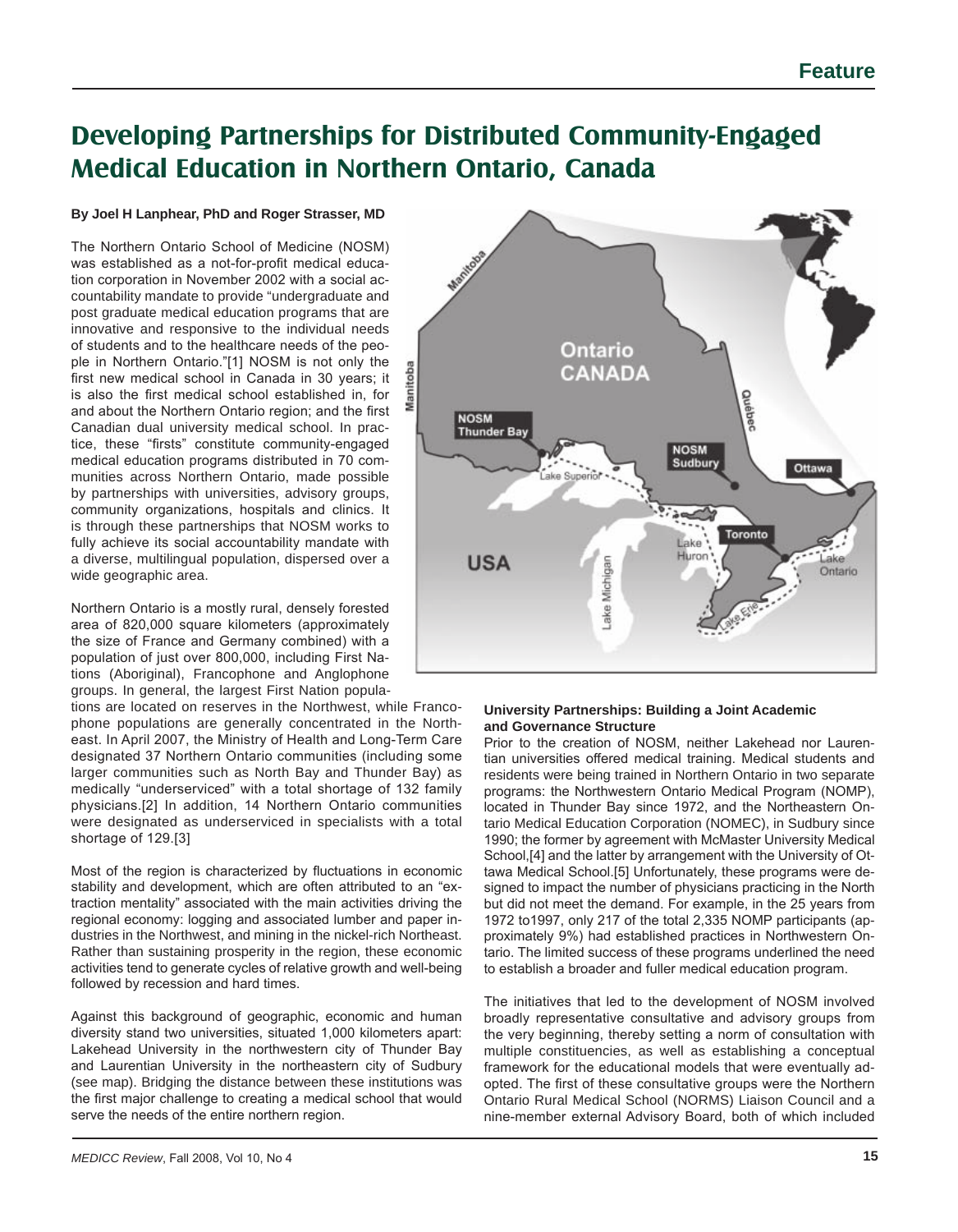broad representation from the existing NOMP and NOMEC programs, as well as hospital Chiefs of Staff, and community and physician leaders. In 2002, the NORMS Liaison Council presented its report to the Advisory Board titled, "A Northern Rural Medical School," which included recommendations for a free-standing school, a focus on rural health and underserved populations, and the use of small groups for medical student education.[6]

The Ontario Provincial Government initially announced that the new Northern Medical School would have a main campus at Laurentian University in Sudbury and a "satellite" Year 3 and Year 4 campus at Lakehead University in Thunder Bay. However, First Nations leaders, Lakehead University administrators, and political leaders in the Northwest — many of whom had participated in the consultations — immediately rejected the plan because Northwest communities were unwilling to be a "satellite", arguing that only a full-fledged four-year campus on Lakehead University grounds would suffice. The future of the Northern Ontario School of Medicine hung in the balance as leadership sought a solution acceptable to all. It became clear that only the creation of an equitable learning environment at both locations and a full program at Lakehead was viable for recruiting qualified students from the Northwest and developing a curriculum with the involvement of communities throughout all of Northern Ontario. Finally, in May 2002, the Ontario Premier announced the creation of full NOSM campuses at both universities, Lakehead in the Northwest and Laurentian in the Northeast.

With the issue of location settled, the question of organizational governance came to the forefront. The conventional academic structure, with separate faculties of medicine at each university, did not seem workable. Such a model would, it seemed, create intractable administrative challenges, not to mention destroy the ability of the faculty, administrative staff and students to feel part of one unified medical school. How could a single integrated faculty of medicine be achieved?

Once again, the solution was both innovative and collaborative: a not-for-profit educational corporation was established as an organizational bridge between the two universities for administration of the medical school only. This corporation is governed by a 35 member Board of Directors representing all stakeholders, including two medical students, two residents, and two faculty members. The NOSM Dean is Chief Executive Officer, and the presidents of each university serve three-year alternating terms as Board Chair. The Board functions through four major non-academic committees: executive, finance and audit, governance, and a nominating committee.

Medical students are enrolled simultaneously in both universities and receive the MD degree jointly. Funding for NOSM comes directly from the Ontario provincial government, and the medical school is a tenant of each university. Figure 1 illustrates how corporate and academic functions are maintained separately, and how governance and operations function in the academic and corporate spheres.

The Academic Council, comprised of faculty and administrators from throughout NOSM, governs the academic affairs of the medical school through a series of faculty committees. Since there is a University Senate in each university, a combined Joint Senate

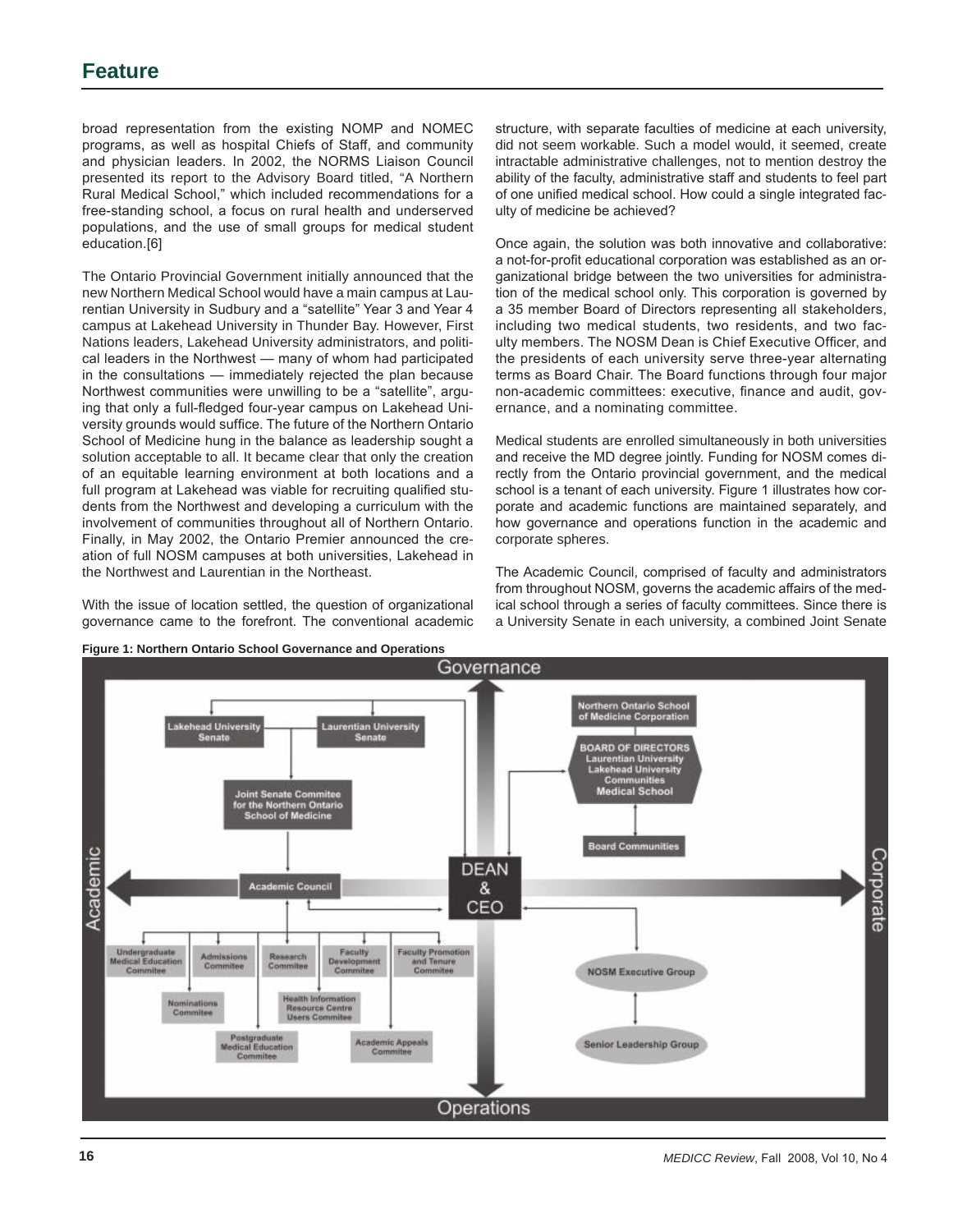#### **Figure 2: The Northern Ontario School of Medicine Curriculum**

| Phase 1<br><b>Case-Based Modules (CBM)</b>                                                                                                                                                                                                                                                                                                                                                                                                              | Phase 2 | Phase 3  |  |  |  |
|---------------------------------------------------------------------------------------------------------------------------------------------------------------------------------------------------------------------------------------------------------------------------------------------------------------------------------------------------------------------------------------------------------------------------------------------------------|---------|----------|--|--|--|
| Each CBM lasts 6 weeks except CBM 101 (4 weeks), and are conducted<br>through Case-based Learning Sessions and Topic Oriented Sessions<br>with an emphasis on self-directed learning. The role of faculty tutors is 8 months to facilitate learning. On-campus learning takes place in large group 8 months<br>sessions, small group facilitated sessions, structured clinical skills<br>sessions, laboratory sessions and Community Learning Sessions. |         | 52 weeks |  |  |  |
| Central themes: 1) Northern and Rural Health, 2) Personal and Professional Aspects of Medical Practice, 3) Social and Population Health,<br>4) Foundations of Medicine, 5) Clinical Skills in Health Care                                                                                                                                                                                                                                               |         |          |  |  |  |
|                                                                                                                                                                                                                                                                                                                                                                                                                                                         |         |          |  |  |  |

| Year 1                       |                                               | Year 2                        |                            | Year <sub>3</sub>                                                                | Year 4                                                                  |
|------------------------------|-----------------------------------------------|-------------------------------|----------------------------|----------------------------------------------------------------------------------|-------------------------------------------------------------------------|
| <b>Module / System Focus</b> |                                               | <b>Module / System Focus</b>  |                            | <b>Comprehensive Community Clerkship</b>                                         | <b>Clerkship &amp; Electives</b>                                        |
| <b>CBM 101</b>               | Review / Introduction                         | <b>CBM 107</b>                | Reproductive System        | Students assigned in pairs to<br>primary care practice settings in rural         | Theme 5 (Clinical Skills) divided<br>into seven rotations of four weeks |
| CBM 102                      | Cardiovascular /<br><b>Respiratory System</b> |                               | CBM 108* Renal System      | communities where they live and learn<br>in small groups of up to eight learners | each:<br>• Child Health                                                 |
| <b>CBM 103</b>               | Gastrointestinal                              | <b>CBM 109</b>                | Hematology /<br>Immunology | per community.                                                                   | Internal Medicine<br>$\bullet$<br>• Women's Health                      |
|                              | System                                        | <b>CBM 110*</b>               | Neurological /             | Theme 5 (Clinical Skills) subdivided into<br>six disciplines:                    | Surgery<br><b>Mental Health</b>                                         |
| <b>CBM 104</b>               | <b>Central Nervous</b><br>System / Peripheral |                               | <b>Behavior</b>            | • Child Health<br>Women's Health                                                 | <b>Family Medicine</b><br>$\bullet$<br><b>Emergency Medicine</b>        |
|                              | Nervous System                                | <b>CBM 111</b>                | End of life issues         | • Internal Medicine<br>Mental Health                                             | Minimum 12 weeks approved                                               |
| CBM 105                      | <b>Endocrine System</b>                       | 4 weeks of required electives |                            | • Family Medicine<br>Surgery                                                     | elective experiences.                                                   |
| <b>CBM 106*</b>              | Musculoskeletal<br><b>System</b>              |                               |                            |                                                                                  | Licensure Examination                                                   |

\*Integrated Community Experience (ICE) away from Lakehead and Laurentian campuses, complemented by Distributed Tutorial Sessions (DTS) delivered electronically to each student.

Committee for NOSM was created to streamline academic procedures. The Joint Senate, as well as each of the University Senates, may either approve or return proposals from the Academic Council.

In 2006, the NOSM Academic Council adopted a set of six key principles which guide the development and delivery of all NOSM's academic programs in keeping with the social accountability mandate:[7]

- **• Interprofessional** involving partnership, participation, collaboration, coordination and shared decision-making.
- **• Integration** the combination and interaction of individuals around common purposes and goals to create meaningful experiences for students, residents, faculty and staff.
- **• Community-oriented** the conceptual and pragmatic understanding of the dynamics of communities in the North, and the creation of meaningful, enduring partnerships between all Northern Communities and NOSM.
- **• Distributed Community-Engaged Learning** an instructional model that allows widely distributed human and instructional resources to be utilized among community partner locations across the North.
- **• Generalism** a broad holistic view and approach to activities, values and knowledge in educational, organizational and patient care activities.
- **• Diversity** a set of values that recognizes the richness of all cultures of Northern Ontario and the important ways they contribute to our lives.

### **Community Partnerships: Toward Social Accountability**

The next step in meeting NOSM's social accountability mandate was involving a broad range of stakeholders in consultations on curriculum development. Beginning in January 2003, a series of workshops were held throughout the region to gather input about the type of physician NOSM should train and the type of training the school should offer. The first workshop involved over 300 people from all parts of Northern Ontario, including approximately 100 doctors, 80 academics, Aboriginal people, Francophones, medical students and residents, local government representatives, and many others.[8] From their input, a curriculum framework was developed with Patient-Centered Medicine as its conceptual basis and Learner-Centered Education as the core educational philosophy (Figure 2).

A few months later, 100 Aboriginal leaders gathered for a similar workshop that concluded with recommendations for including programs promoting cultural competence, including spirituality, in NOSM's health care models. As partners, the Aboriginal groups offered programs in traditional healing, access to elders and assistance developing guides on culturally competent behavior.[9] Consequently, an Aboriginal Reference Group was formed; an Office of Aboriginal Affairs was established; and a six-week module on Aboriginal health, culture and lifestyles was created, including a four-week Integrated Community Experience (ICE) on Reserves in the North.

A Francophone Reference Group was also formed. In 2005, 160 participants attended a workshop focusing on Francophone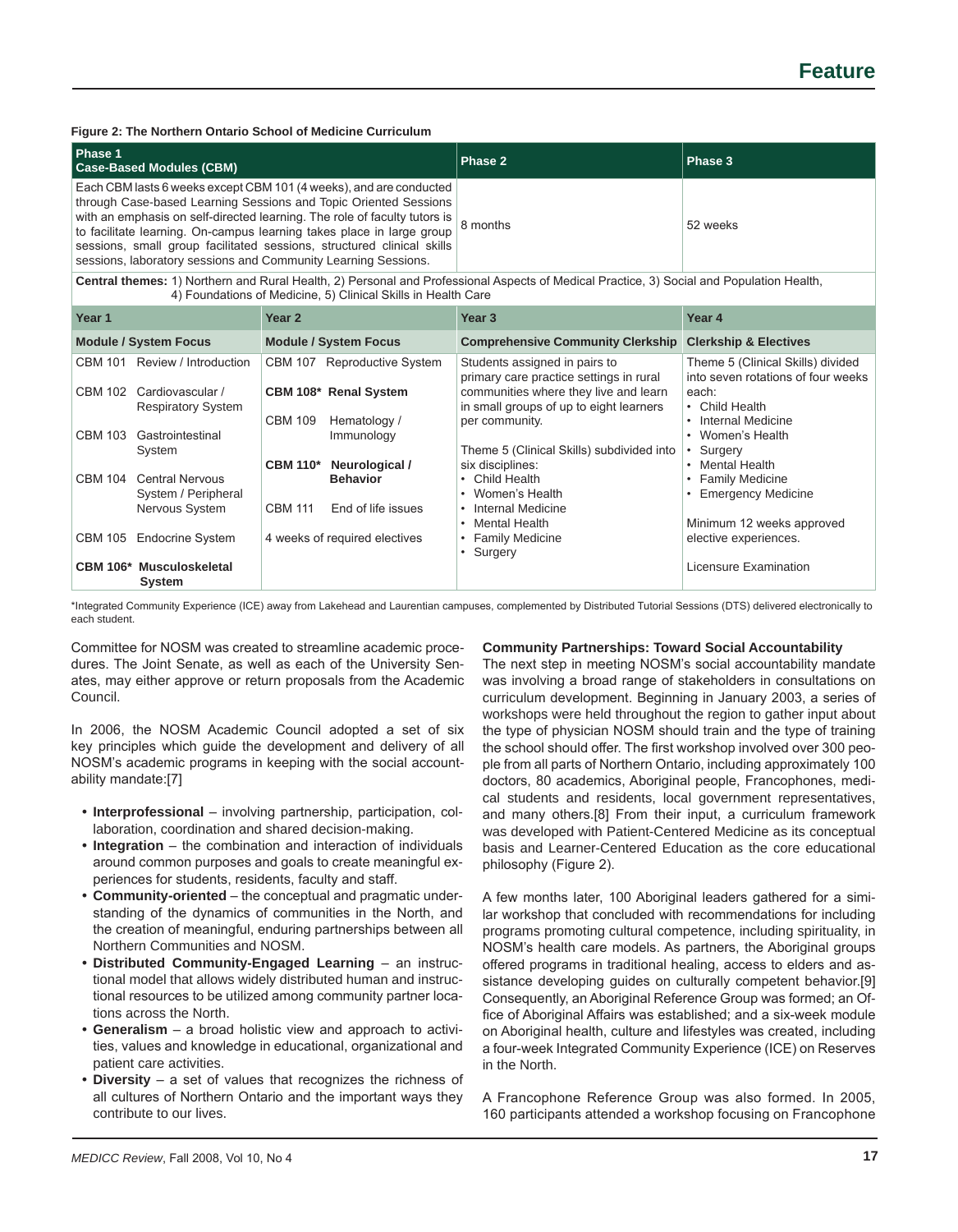issues, which included the high incidence of smoking, increased alcoholism, reduced life expectancy, and the need for Francophone physicians who can discuss a patient's condition in his or her first language.[10] With the help of Francophone partners, NOSM has committed to continued recruitment of Francophone students and to make all students aware of Francophone issues through curricular programs that include learning modules focused on Francophone health needs, language and culture, as well as student placements in Francophone communities.

Follow-up re-engagement workshops were held with both the Aboriginal and the Francophone groups in 2006 and 2007; and an ongoing consultation and feedback process continues through bi-annual workshops with both groups.

Today, almost 70 communities across the North participate as "classrooms" for NOSM students and residents. Between 2005 and 2007, a somewhat different type of consultation was carried out to establish partnerships with the communities in which NOSM students are placed in Year 2 and Year 3 of the curriculum. These partnerships provide the context for medical education in the communities in which we hope our students will practice as future physicians. Meetings were held in each location with hospital administrators, community leaders, and community physician faculty. These two-day sessions involved descriptions of the program, student backgrounds, and expectations for students and faculty. Seminars in clinical teaching skills were also provided.

Recognizing the importance of community participation, the concept of the Local NOSM Groups (LNG) was set forth by the NOSM leadership and supported by many community leaders. Each community developed its own model with representatives who understood the potential value of medical student learners in their communities as future practicing physicians. The LNGs provide a mechanism for each organized community to channel its views, recommendations, plans and needs to the NOSM administration. An administrative liaison in each Year 1 and 2 community, and a Site Administrative Coordinator in each Year 3 community, provide key links between the LNGs, NOSM administration and the students.

Among concerns raised by communities has been their capacity to support a given number of learners at undergraduate and postgraduate levels in terms of physician manpower and physical space in community hospitals and clinics. Other issues have included a need to provide improved infrastructure for students, including high speed internet connectivity. In some communities, electronic learning devices such as whiteboards, computers and videoconferencing units were purchased and installed.

There is no substitute for personal contact in communities where face-to-face daily interactions are the rule. Re-engagement with community faculty leaders and health professionals is vitally important. The program evaluation information provided by personal contacts creates a sense of involvement, collegiality and professional engagement critical to program survival in these community campuses.

**Developing Hospital Partnerships: A Transitional Process** Creating partnerships with the smaller hospitals and clinics outside of Thunder Bay and Sudbury has been a reasonably simple and straightforward process, but the same cannot be said of the two large regional hospitals where NOSM students do their Year 4 clerkships.

Thunder Bay Regional Health Sciences Center (TBRHSC) and Hôspital régional de Sudbury Regional Hospital (HRSRH) were recently designated Academic Hospitals of Ontario,[11] a major institutional shift requiring significant adjustments for NOSM students, faculty and administration. In January 2007, the NOSM Dean and the two hospitals' Chief Executive Officers convened a consultation work group — once again, a broadly representative group of all key stakeholders — to advise them on the best way forward. Initial meetings identified major issues of concern, including physical resources, human resources, support for educational activities, and, most significantly, a culture shift affecting the educational environment. The Ontario Ministry of Health and Long-Term Care (MOHLTC) has provided funding to cover some of the additional costs associated with these changes, and, at this writing, discussions continue regarding adequate support for physical resources, educational activities, and increased operating costs.

This developing partnership has led to multiple consultations with hospital administrators, physician groups, staff and students. Many more no doubt will be required as the educational programs are tuned to best meet the needs of learners and the institution in which they are educated and trained.

Perhaps the most difficult change has been the culture shift away from a one-on-one preceptor model to a medical education model that assigns students to a hospital "service". Most physicians in both hospitals are independent contractors, not hospital employees, and many are remunerated on a fee-for-service basis. Thus, they feel that teaching medical students only adds to their already overbooked schedules. In this sense, NOSM's distributed model with no Geographic Full Time (GFT) faculty is at a disadvantage. At academic hospitals with GFT faculty, educators are paid a salary by an affiliated university and have protected time commitments to provide educational activities. In contrast, the distributed model requires sensitivity to the time pressures of clinicians, which, in turn, has led to extensive discussions about alternative methods of support, remuneration, and delivery of educational services.[12]

This ongoing process of consultation, discussion, and partnership is the essence of distributed community-engaged learning and community-oriented medical education. The involvement of a broad range of stakeholders at each phase of the process is also essential to meeting its social accountability mandate.

As the Northern Ontario School of Medicine continues to forge partnerships in medical education, it extends both its collaborative practice and commitment to social accountability through the systems in which it operates, thus increasing the potential for communities, universities, hospitals and rural practices to prioritize appropriate, equitable health care for everyone in Northern Ontario. - M-